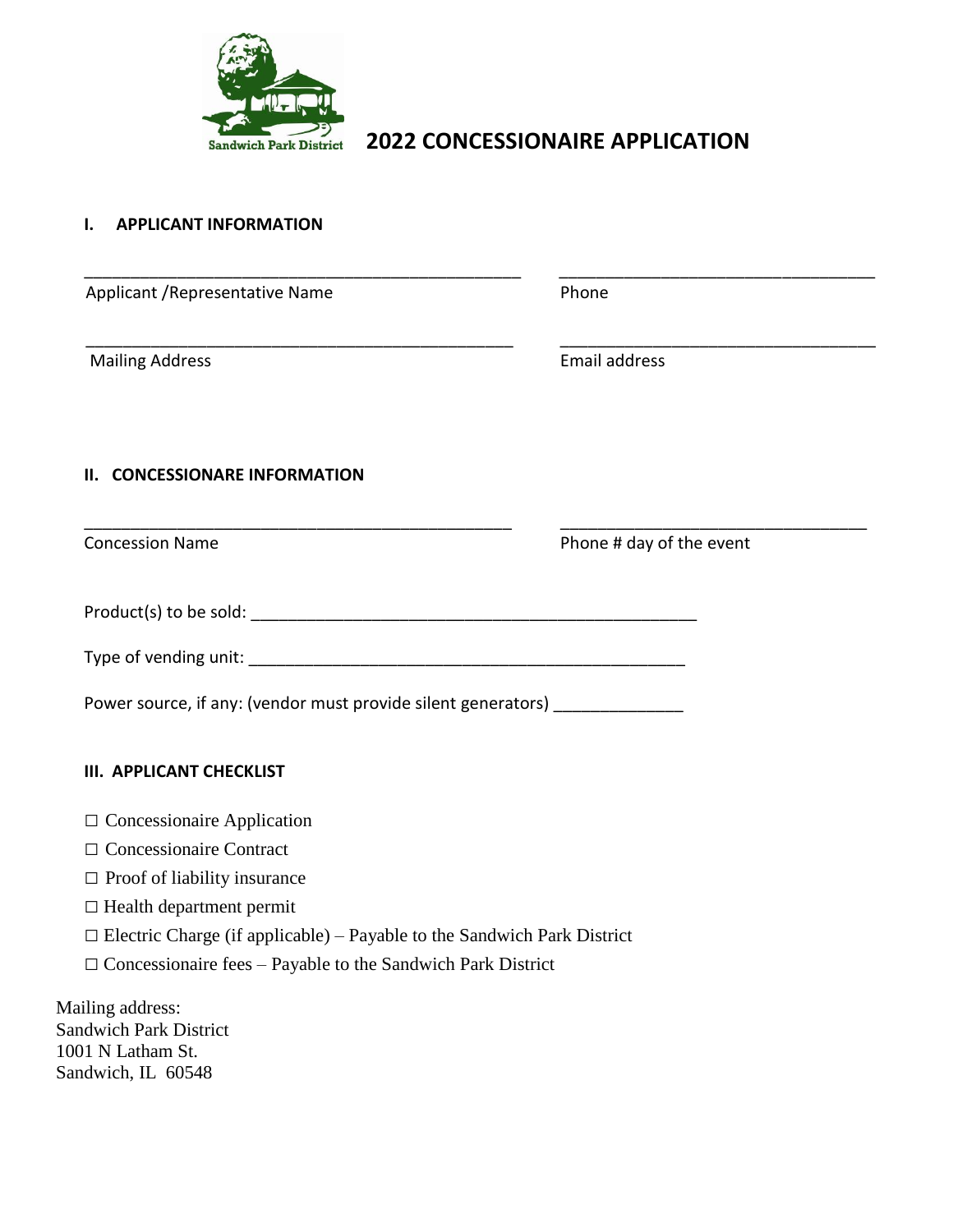## 2022 Freedom Days Concessionaire Contract

This 2022 Freedom Days Concessionaire Contract is made and entered into by and between the Sandwich Park District and \_\_\_\_\_\_\_\_\_\_\_\_\_\_\_\_\_\_\_\_\_\_\_\_\_\_\_\_\_\_\_\_\_\_\_\_\_\_\_\_\_\_\_\_\_\_\_(Concessionaire).

This agreement shall become effective upon signing and shall remain in effect until the specified termination date. In consideration of the mutual promises and conditions herein and recognition of Concessionaire's role as an independent contractor and not an employee of the festival. The Sandwich Park District and Concessionaire agree as follows:

#### **1. Duties of the Concessionaire**

- a. All food products sold or kept for sale shall be first class in quality and conform to applicable Federal, State and County laws, ordinances and regulations in all respects.
- b. The Concessionaire is responsible for maintaining a first-class appearance of his/her area/apparatus. Less than such first class will not be acceptable.
- c. The Concessionaire shall not offer for sale any adulterated, misbranded or impure articles. All items shall be stored and handled with due regard to sanitation.
- d. The Concessionaire shall not sell or distribute tobacco products or alcoholic beverages, including beer, wine and spirituous liquors.
- e. The Concessionaire is responsible for transporting and eliminating his waste or refuse. Under no circumstances should it be released in the concession area.
- f. The Concessionaire agrees to position his apparatus between 2:00 p.m. and 11:00 p.m. on Saturday, July 2, 2022.

#### **2. Indemnity, Permits and Insurance**

- a. The Concessionaire shall indemnify and hold harmless the Sandwich Park District , its agents and employees and the Sandwich Fair Association and assigns from and against all losses, costs, damages, expense and liability caused by an accident or other occurrence resulting in bodily injury, including death, sickness and disease to any person, or damage or destruction to property, real or personal, arising directly or indirectly from operations, products or services rendered, directly or indirectly under this contract.
- b. It is the responsibility of the Concessionaire to obtain all permits, licenses, etc. Concessionaire will need to contact the DeKalb County Health Department to obtain permit and may be subject to inspection.
- c. Proof of liability insurance will be presented with application.

#### **3. Rights Reserved by the Sandwich Park District**

- a. The Sandwich Park District reserves the right to grant, deny or evoke concession contracts before and during the festival.
- b. The Sandwich Park District reserves the right to order the removal of any item sold or kept for sale for any reason at any time during the festival that is judged to be less than first class quality.

#### **4. Concessionaire Fees**

- a. Concessionaire fee of \$50.
- b. ELECTRIC CHARGE: 50 AMP 240V # of \_\_\_\_\_\_\_\_\$50.00 Each Plug
	- 30 AMP 240V # of \_\_\_\_\_\_\_\_ \$50.00 Each Plug 120V # of \_\_\_\_\_\_\_\_ \$25.00 Each Plug

#### **Concessionaire fees need to be remitted at the time of application. No refunds shall be given for any reason.**

\_\_\_\_\_\_\_\_\_\_\_\_\_\_\_\_\_\_\_\_\_\_\_\_\_\_\_\_\_\_\_\_\_\_\_\_\_\_\_\_\_\_ \_\_\_\_\_\_\_\_\_\_\_\_\_\_\_\_\_\_

 $\overline{\phantom{a}}$  ,  $\overline{\phantom{a}}$  ,  $\overline{\phantom{a}}$  ,  $\overline{\phantom{a}}$  ,  $\overline{\phantom{a}}$  ,  $\overline{\phantom{a}}$  ,  $\overline{\phantom{a}}$  ,  $\overline{\phantom{a}}$  ,  $\overline{\phantom{a}}$  ,  $\overline{\phantom{a}}$  ,  $\overline{\phantom{a}}$  ,  $\overline{\phantom{a}}$  ,  $\overline{\phantom{a}}$  ,  $\overline{\phantom{a}}$  ,  $\overline{\phantom{a}}$  ,  $\overline{\phantom{a}}$ 

#### **5. The Term of the Contract**

- a. The term of this contract shall begin upon its signing by the Sandwich Park District and continue through July 2, 2022, in the event of weather cancellation, this contract shall be extended to July 3, 2022.
- b. Neither party to this agreement shall be deemed to be in default under this agreement to the extent that such party's performance is hindered or made impossible by an act of God, war, revolution, insurrection, or other event beyond the control of the party affected.
- c. **No refunds shall be given for any reason.**

**Signature of Concessionaire/Owner Concessionaire Date**